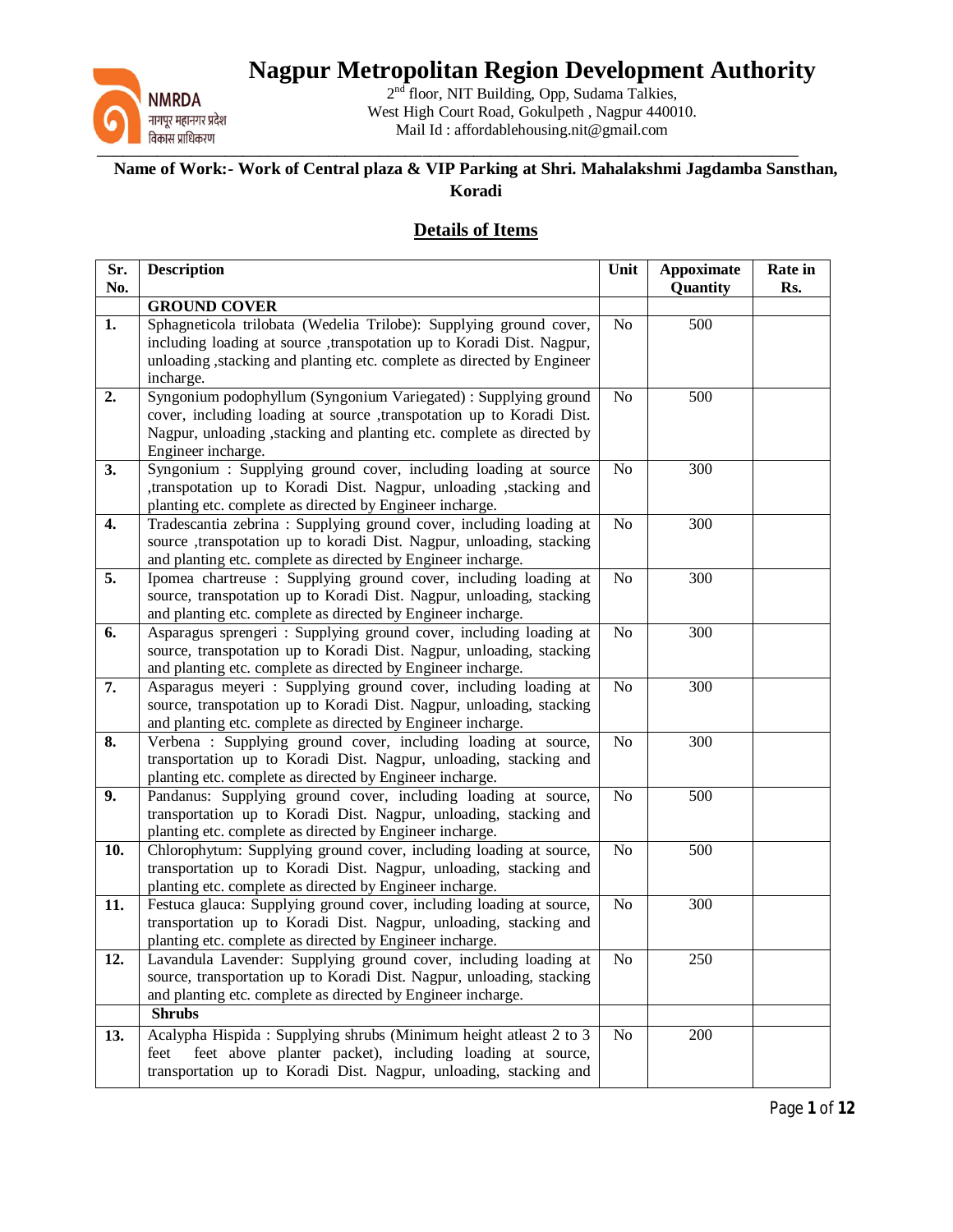

2<sup>nd</sup> floor, NIT Building, Opp, Sudama Talkies, West High Court Road, Gokulpeth , Nagpur 440010. Mail Id : affordablehousing.nit@gmail.com

| Sr.<br>No. | <b>Description</b>                                                                                                                            | Unit           | <b>Appoximate</b><br>Quantity | Rate in<br>Rs. |
|------------|-----------------------------------------------------------------------------------------------------------------------------------------------|----------------|-------------------------------|----------------|
|            | planting etc. complete as directed by Engineer incharge.                                                                                      |                |                               |                |
|            |                                                                                                                                               |                |                               |                |
|            |                                                                                                                                               |                |                               |                |
| 14.        | Acalypha wilkesiana Tricolor : Supplying shrubs (Minimum height                                                                               | No             | 300                           |                |
|            | atleast 2 to 3 feet above planter packet), including loading at source,                                                                       |                |                               |                |
|            | transportation up to Koradi Dist. Nagpur, unloading, stacking and                                                                             |                |                               |                |
|            | planting etc. complete as directed by Engineer incharge.                                                                                      |                |                               |                |
| 15.        | Allamanda neriifolia : Supplying shrubs (Minimum height atleast 2                                                                             | N <sub>o</sub> | 300                           |                |
|            | feet above planter packet), including loading at source, transportation                                                                       |                |                               |                |
|            | up to Koradi Dist. Nagpur, unloading, stacking and planting etc.                                                                              |                |                               |                |
|            | complete as directed by Engineer incharge.                                                                                                    |                |                               |                |
| 16.        | Calliandra emarginata : Supplying shrubs (Minimum height atleast 3<br>feet above planter packet), including loading at source, transportation | No             | 300                           |                |
|            | up to Koradi Dist. Nagpur, unloading, stacking and planting etc.                                                                              |                |                               |                |
|            | complete as directed by Engineer incharge.                                                                                                    |                |                               |                |
| 17.        | Calliandra hybrida: Supplying shrubs (Minimum height atleast 5 feet                                                                           | No             | 300                           |                |
|            | and above, above planter packet), including loading at source,                                                                                |                |                               |                |
|            | transportation up to Koradi Dist. Nagpur, unloading, stacking and                                                                             |                |                               |                |
|            | planting etc. complete as directed by Engineer incharge.                                                                                      |                |                               |                |
| 18.        | Cestrum diurnum : Supplying shrubs (Minimum height atleast 3 feet                                                                             | No             | 250                           |                |
|            | and above, above planter packet), including loading at source,                                                                                |                |                               |                |
|            | transportation up to Koradi Dist. Nagpur, unloading, stacking and                                                                             |                |                               |                |
|            | planting etc. complete as directed by Engineer incharge.                                                                                      |                |                               |                |
| 19.        | Clerodendrum macrosiphon : Supplying shrubs (Minimum height                                                                                   | No             | 200                           |                |
|            | atleast 1 feet and above, above planter packet), including loading at                                                                         |                |                               |                |
|            | source, transportation up to Koradi Dist. Nagpur, unloading, stacking<br>and planting etc. complete as directed by Engineer incharge.         |                |                               |                |
| 20.        | Daedalacanthus macrophyllus : Supplying shrubs (Minimum height                                                                                | No             | 250                           |                |
|            | atleast 2 feet and above, above planter packet), including loading at                                                                         |                |                               |                |
|            | source, transportation up to Koradi Dist. Nagpur, unloading, stacking                                                                         |                |                               |                |
|            | and planting etc. complete as directed by Engineer incharge.                                                                                  |                |                               |                |
| 21.        | Euphorbia cotinifolia: Supplying shrubs (Minimum height atleast 3                                                                             | No             | $\overline{3}00$              |                |
|            | feet and above, above planter packet), including loading at source,                                                                           |                |                               |                |
|            | transportation up to Koradi Dist. Nagpur, unloading, stacking and                                                                             |                |                               |                |
|            | planting etc. complete as directed by Engineer incharge.                                                                                      |                |                               |                |
| 22.        | Excoecaria bicolor: Supplying shrubs (Minimum height atleast 2 feet                                                                           | No             | 200                           |                |
|            | and above, above planter packet), including loading at source,                                                                                |                |                               |                |
|            | transportation up to Koradi Dist. Nagpur, unloading, stacking and                                                                             |                |                               |                |
|            | planting etc. complete as directed by Engineer incharge.                                                                                      |                |                               |                |
| 23.        | Gardenia jasminoides: Supplying shrubs (Minimum height atleast 2 to<br>3 feet, above planter packet), including loading at source,            | No             | 200                           |                |
|            | transportation up to Koradi Dist. Nagpur, unloading, stacking and                                                                             |                |                               |                |
|            | planting etc. complete as directed by Engineer incharge.                                                                                      |                |                               |                |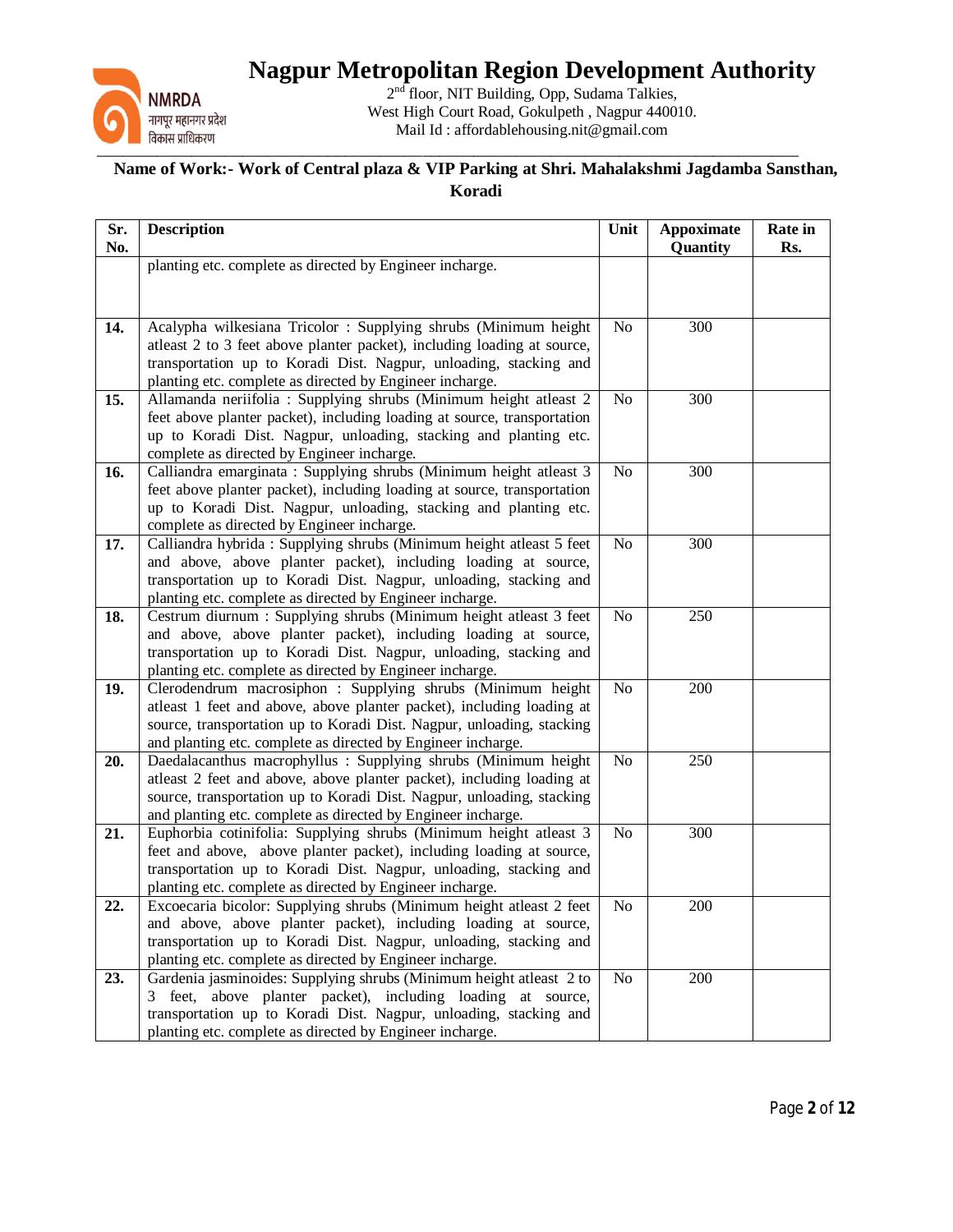

2<sup>nd</sup> floor, NIT Building, Opp, Sudama Talkies, West High Court Road, Gokulpeth , Nagpur 440010. Mail Id : affordablehousing.nit@gmail.com

| Sr.<br>No. | <b>Description</b>                                                                                                                          | Unit            | <b>Appoximate</b><br>Quantity | Rate in<br>Rs. |
|------------|---------------------------------------------------------------------------------------------------------------------------------------------|-----------------|-------------------------------|----------------|
| 24.        | Ixora chinensis: Supplying shrubs (Minimum height atleast 1 to 1.5                                                                          | No              | 100                           |                |
|            | feet above planter packet), including loading at source, transportation<br>up to Koradi Dist. Nagpur, unloading, stacking and planting etc. |                 |                               |                |
|            | complete as directed by Engineer incharge.                                                                                                  |                 |                               |                |
| 25.        | Ixora coccinea: Supplying shrubs (Minimum height atleast 3 feet and                                                                         | No              | 150                           |                |
|            | above, above planter packet), including loading at source,                                                                                  |                 |                               |                |
|            | transportation up to Koradi Dist. Nagpur, unloading, stacking and                                                                           |                 |                               |                |
| 26.        | planting etc. complete as directed by Engineer incharge.<br>Ixora Singaporensis: Supplying shrubs (Minimum height atleast 3 feet            | N <sub>o</sub>  | 100                           |                |
|            | and above,<br>above planter packet), including loading at source,                                                                           |                 |                               |                |
|            | transportation up to Koradi Dist. Nagpur, unloading, stacking and                                                                           |                 |                               |                |
|            | planting etc. complete as directed by Engineer incharge.                                                                                    |                 |                               |                |
| 27.        | Lagerstroemia indica Candida: Supplying shrubs (Minimum height                                                                              | No              | 200                           |                |
|            | atleast 3 feet and above, above planter packet), including loading at                                                                       |                 |                               |                |
|            | source, transportation up to Koradi Dist. Nagpur, unloading, stacking<br>and planting etc. complete as directed by Engineer incharge.       |                 |                               |                |
| 28.        | Lagerstroemia indica Rosea: Supplying shrubs (Minimum height                                                                                | No              | 300                           |                |
|            | atleast 3 feet and above, above planter packet), including loading at                                                                       |                 |                               |                |
|            | source, transportation up to Koradi Dist. Nagpur, unloading, stacking                                                                       |                 |                               |                |
|            | and planting etc. complete as directed by Engineer incharge.                                                                                |                 |                               |                |
| 29.        | Lagerstroemia lancasteri: Supplying shrubs (Minimum height atleast 3<br>feet and above, above planter packet), including loading at source, | No              | 200                           |                |
|            | transportation up to Koradi Dist. Nagpur, unloading, stacking and                                                                           |                 |                               |                |
|            | planting etc. complete as directed by Engineer incharge.                                                                                    |                 |                               |                |
| 30.        | Mussaenda erythrophylla Rosea: Supplying shrubs (Minimum height                                                                             | No              | 150                           |                |
|            | atleast 3 feet and above, above planter packet), including loading at                                                                       |                 |                               |                |
|            | source, transportation up to Koradi Dist. Nagpur, unloading, stacking                                                                       |                 |                               |                |
| 31.        | and planting etc. complete as directed by Engineer incharge.<br>Mussaenda erythrophylla Scarlet: Supplying shrubs (Minimum height           | N <sub>o</sub>  | 200                           |                |
|            | atleast 3 feet and above, above planter packet), including loading at                                                                       |                 |                               |                |
|            | source, transportation up to Koradi Dist. Nagpur, unloading, stacking                                                                       |                 |                               |                |
|            | and planting etc. complete as directed by Engineer incharge.                                                                                |                 |                               |                |
| 32.        | Nikotia leucophyllum: Supplying shrubs (Minimum height atleast 3                                                                            | N <sub>o</sub>  | 200                           |                |
|            | feet and above, above planter packet), including loading at source,<br>transportation up to Koradi Dist. Nagpur, unloading, stacking and    |                 |                               |                |
|            | planting etc. complete as directed by Engineer incharge.                                                                                    |                 |                               |                |
| 33.        | Punica granatum flore-pleno: Supplying shrubs (Minimum height                                                                               | $\overline{No}$ | 200                           |                |
|            | atleast 3 feet, above planter packet), including loading at source,                                                                         |                 |                               |                |
|            | transportation up to Koradi Dist. Nagpur, unloading, stacking and                                                                           |                 |                               |                |
|            | planting etc. complete as directed by Engineer incharge.                                                                                    |                 | $\overline{300}$              |                |
| 34.        | Tabernaemontana coronaria: Supplying shrubs (Minimum height<br>atleast 3 feet, above planter packet), including loading at source,          | No              |                               |                |
|            | transportation up to Koradi Dist. Nagpur, unloading, stacking and                                                                           |                 |                               |                |
|            | planting etc. complete as directed by Engineer incharge.                                                                                    |                 |                               |                |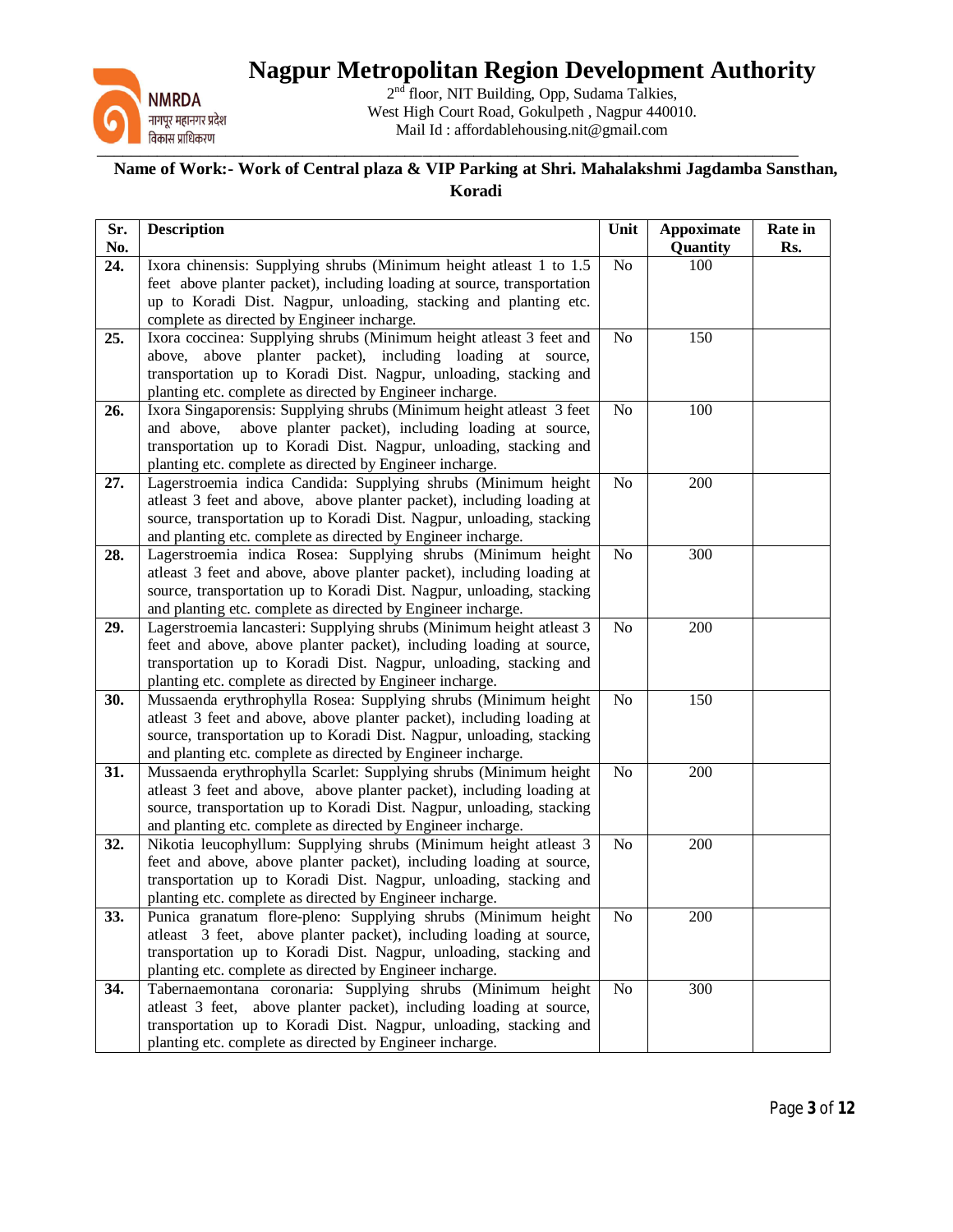

2<sup>nd</sup> floor, NIT Building, Opp, Sudama Talkies, West High Court Road, Gokulpeth , Nagpur 440010. Mail Id : affordablehousing.nit@gmail.com

| Sr.<br>No. | <b>Description</b>                                                                                                                                                                                                                                                                                                         | Unit           | <b>Appoximate</b><br>Quantity | Rate in<br>Rs. |
|------------|----------------------------------------------------------------------------------------------------------------------------------------------------------------------------------------------------------------------------------------------------------------------------------------------------------------------------|----------------|-------------------------------|----------------|
| 35.        | Tabernaemontana coronaria Variegata: Supplying shrubs (Minimum<br>height atleast 3 feet, above planter packet), including loading at<br>source, transportation up to Koradi Dist. Nagpur, unloading, stacking<br>and planting etc. complete as directed by Engineer incharge.                                              | No             | 250                           |                |
| 36.        | Tecoma gaudichaudi: Supplying shrubs (Minimum height atleast 3<br>feet and above, above planter packet), including loading at source,<br>transportation up to Koradi Dist. Nagpur, unloading, stacking and<br>planting etc. complete as directed by Engineer incharge.                                                     | No             | 250                           |                |
| 37.        | Tecoma capensis: Supplying shrubs (Minimum height atleast 3 feet,<br>above planter packet), including loading at source, transportation up to<br>Koradi Dist. Nagpur, unloading, stacking and planting etc. complete as<br>directed by Engineer incharge.                                                                  | No             | 250                           |                |
| 38.        | Thumbergia erecta: Supplying shrubs (Minimum height atleast 2 to 3<br>feet, above planter packet), including loading at source, transportation<br>up to Koradi Dist. Nagpur, unloading, stacking and planting etc.<br>complete as directed by Engineer incharge.                                                           | No             | 300                           |                |
|            | <b>HEDGES</b>                                                                                                                                                                                                                                                                                                              | $\bf No$       |                               |                |
| 39.        | Duranta repens: Supplying hedges (Minimum height atleast 2 feet,<br>above planter packet), including loading at source, transportation up to<br>Koradi Dist. Nagpur, unloading, stacking and planting etc. complete as<br>directed by Engineer incharge.                                                                   | No             | 200                           |                |
| 40.        | Duranta repens Variegata: Supplying hedges (Minimum height atleast<br>2 feet,<br>above planter packet), including loading at source,<br>transportation up to Koradi Dist. Nagpur, unloading, stacking and<br>planting etc. complete as directed by Engineer incharge.                                                      | No             | 300                           |                |
| 41.        | Duranta repens Golden: Supplying hedges (Minimum height atleast 2<br>feet, above planter packet), including loading at source, transportation<br>up to Koradi Dist. Nagpur, unloading, stacking and planting etc.<br>complete as directed by Engineer incharge.                                                            | No             | 250                           |                |
| 42.        | Murraya exotica: Supplying hedges (Minimum height atleast 3 feet<br>above planter packet), including loading at source,<br>and above,<br>transportation up to Koradi Dist. Nagpur, unloading, stacking and<br>planting etc. complete as directed by Engineer incharge.                                                     | No             | 200                           |                |
| 43.        | Justicia panduraefolia: Supplying hedges (Minimum height atleast 3<br>feet and above, above planter packet), including loading at source,<br>transportation up to Koradi Dist. Nagpur, unloading, stacking and<br>planting etc. complete as directed by Engineer incharge.                                                 | No             | 250                           |                |
|            | <b>TREES</b>                                                                                                                                                                                                                                                                                                               | N <sub>0</sub> |                               |                |
| 44.        | Millingtonia hortensis: Supplying trees (Minimum height atleast 14<br>feet above planter packet, 5" to 9" trunk's circumference and bag size<br>25" x 25",), including loading at source, transportation up to Koradi<br>Dist. Nagpur, unloading, stacking and planting etc. complete as<br>directed by Engineer incharge. | No             | $\overline{150}$              |                |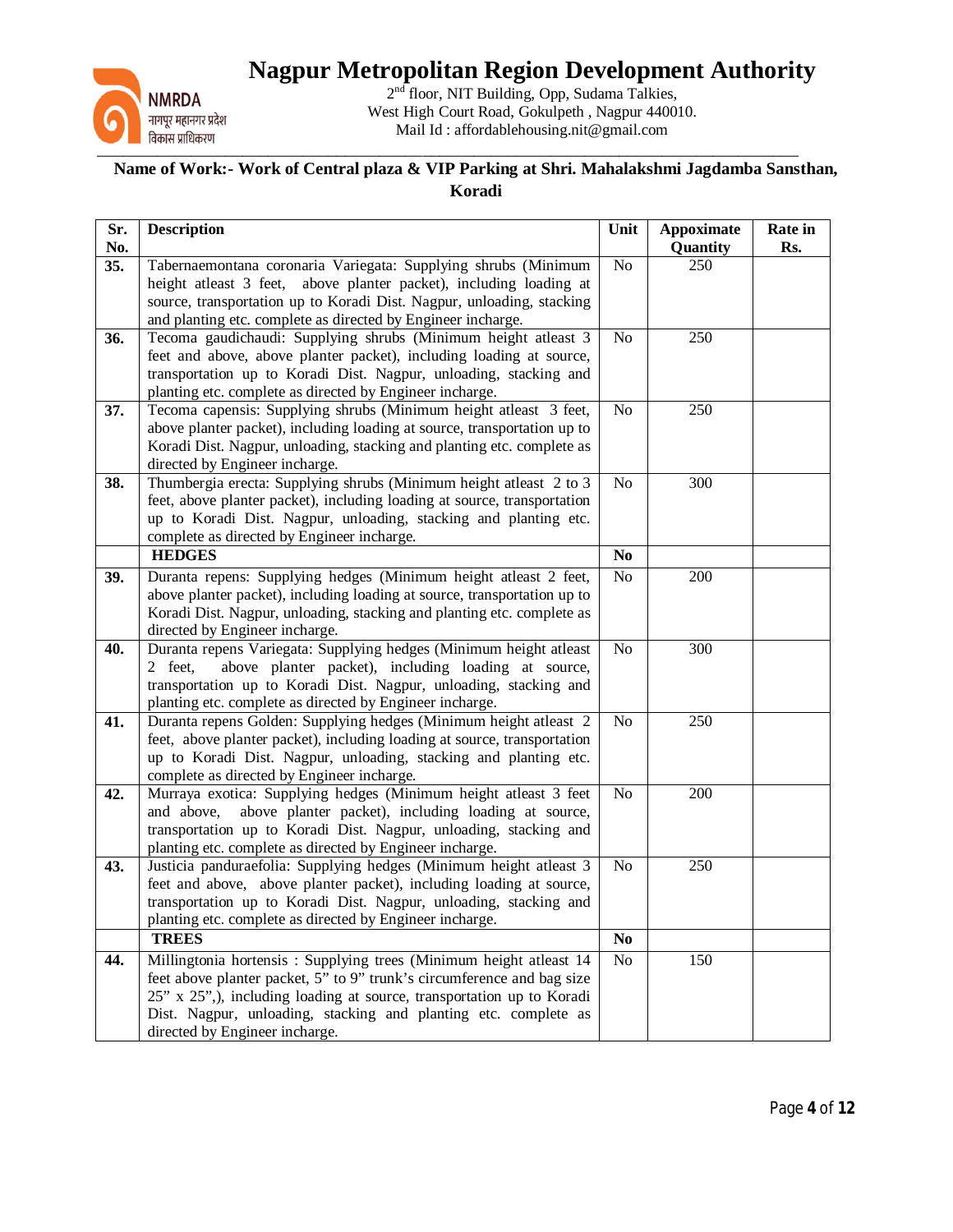

2<sup>nd</sup> floor, NIT Building, Opp, Sudama Talkies, West High Court Road, Gokulpeth , Nagpur 440010. Mail Id : affordablehousing.nit@gmail.com

| Sr.<br>No. | <b>Description</b>                                                                                                                            | Unit           | <b>Appoximate</b><br>Quantity | Rate in<br>Rs. |
|------------|-----------------------------------------------------------------------------------------------------------------------------------------------|----------------|-------------------------------|----------------|
| 45.        | Peltophorum pterocarpum (Yellow Gulmohar) : Supplying trees                                                                                   | N <sub>o</sub> | 150                           |                |
|            | (Minimum height atleast 14 feet above planter packet, 5" to 9" trunk's                                                                        |                |                               |                |
|            | circumference and bag size 25" x 25",), including loading at source,                                                                          |                |                               |                |
|            | transportation up to Koradi Dist. Nagpur, unloading, stacking and                                                                             |                |                               |                |
|            | planting etc. complete as directed by Engineer incharge.                                                                                      |                |                               |                |
| 46.        | Bauhinia blackeana Purpurea : Supplying trees (Minimum height                                                                                 | No             | 200                           |                |
|            | atleast 14 feet above planter packet, 5" to 9" trunk's circumference                                                                          |                |                               |                |
|            | and bag size $25$ " x $25$ ",), including loading at source, transportation up                                                                |                |                               |                |
|            | to Koradi Dist. Nagpur, unloading, stacking and planting etc. complete                                                                        |                |                               |                |
| 47.        | as directed by Engineer incharge.                                                                                                             | No             | 150                           |                |
|            | Bauhinia blackeana Alba: Supplying trees (Minimum height atleast 14<br>feet above planter packet, 5" to 9" trunk's circumference and bag size |                |                               |                |
|            | 25" x 25",), including loading at source, transportation up to Koradi                                                                         |                |                               |                |
|            | Dist. Nagpur, unloading, stacking and planting etc. complete as                                                                               |                |                               |                |
|            | directed by Engineer incharge.                                                                                                                |                |                               |                |
| 48.        | Cassia javanica: Supplying trees (Minimum height atleast 14 feet                                                                              | No             | 150                           |                |
|            | above planter packet, 5" to 9" trunk's circumference and bag size 25"                                                                         |                |                               |                |
|            | x 25",), including loading at source, transportation up to Koradi Dist.                                                                       |                |                               |                |
|            | Nagpur, unloading, stacking and planting etc. complete as directed by                                                                         |                |                               |                |
|            | Engineer incharge.                                                                                                                            |                |                               |                |
| 49.        | Millettia ovalifolia: Supplying trees Supplying trees (Minimum height                                                                         | No             | 150                           |                |
|            | atleast 14 feet above planter packet, 5" to 9" trunk's circumference                                                                          |                |                               |                |
|            | and bag size 25" x 25",), including loading at source, transportation up                                                                      |                |                               |                |
|            | to Koradi Dist. Nagpur, unloading, stacking and planting etc. complete                                                                        |                |                               |                |
| 50.        | as directed by Engineer incharge.<br>Plumeria alba: Supplying trees (Minimum height atleast 10 feet above                                     | N <sub>o</sub> | 150                           |                |
|            | planter packet, 5" to 9" trunk's circumference and bag size 21" x                                                                             |                |                               |                |
|            | 21",), including loading at source, transportation up to Koradi Dist.                                                                         |                |                               |                |
|            | Nagpur, unloading, stacking and planting etc. complete as directed by                                                                         |                |                               |                |
|            | Engineer incharge.                                                                                                                            |                |                               |                |
| 51.        | Plumeria rubra: Supplying trees (Minimum height atleast 10 feet                                                                               | No             | 150                           |                |
|            | above planter packet, 5" to 9" trunk's circumference and bag size 21"                                                                         |                |                               |                |
|            | x 21",), including loading at source, transportation up to Koradi Dist.                                                                       |                |                               |                |
|            | Nagpur, unloading, stacking and planting etc. complete as directed by                                                                         |                |                               |                |
|            | Engineer incharge.                                                                                                                            |                |                               |                |
| 52.        | Lagerstroemia speciosa : Supplying trees (Minimum height atleast 14                                                                           | N <sub>o</sub> | 150                           |                |
|            | feet above planter packet, 5" to 9" trunk's circumference and bag size                                                                        |                |                               |                |
|            | 25" x 25",), including loading at source, transportation up to Koradi                                                                         |                |                               |                |
|            | Dist. Nagpur, unloading, stacking and planting etc. complete as                                                                               |                |                               |                |
| 53.        | directed by Engineer incharge.<br>Terminalia catappa: Supplying trees (Minimum height atleast 14 feet                                         | N <sub>o</sub> | 150                           |                |
|            | above planter packet, 5" to 9" trunk's circumference and bag size 25"                                                                         |                |                               |                |
|            | x 25",), including loading at source, transportation up to Koradi Dist.                                                                       |                |                               |                |
|            | Nagpur, unloading, stacking and planting etc. complete as directed by                                                                         |                |                               |                |
|            | Engineer incharge.                                                                                                                            |                |                               |                |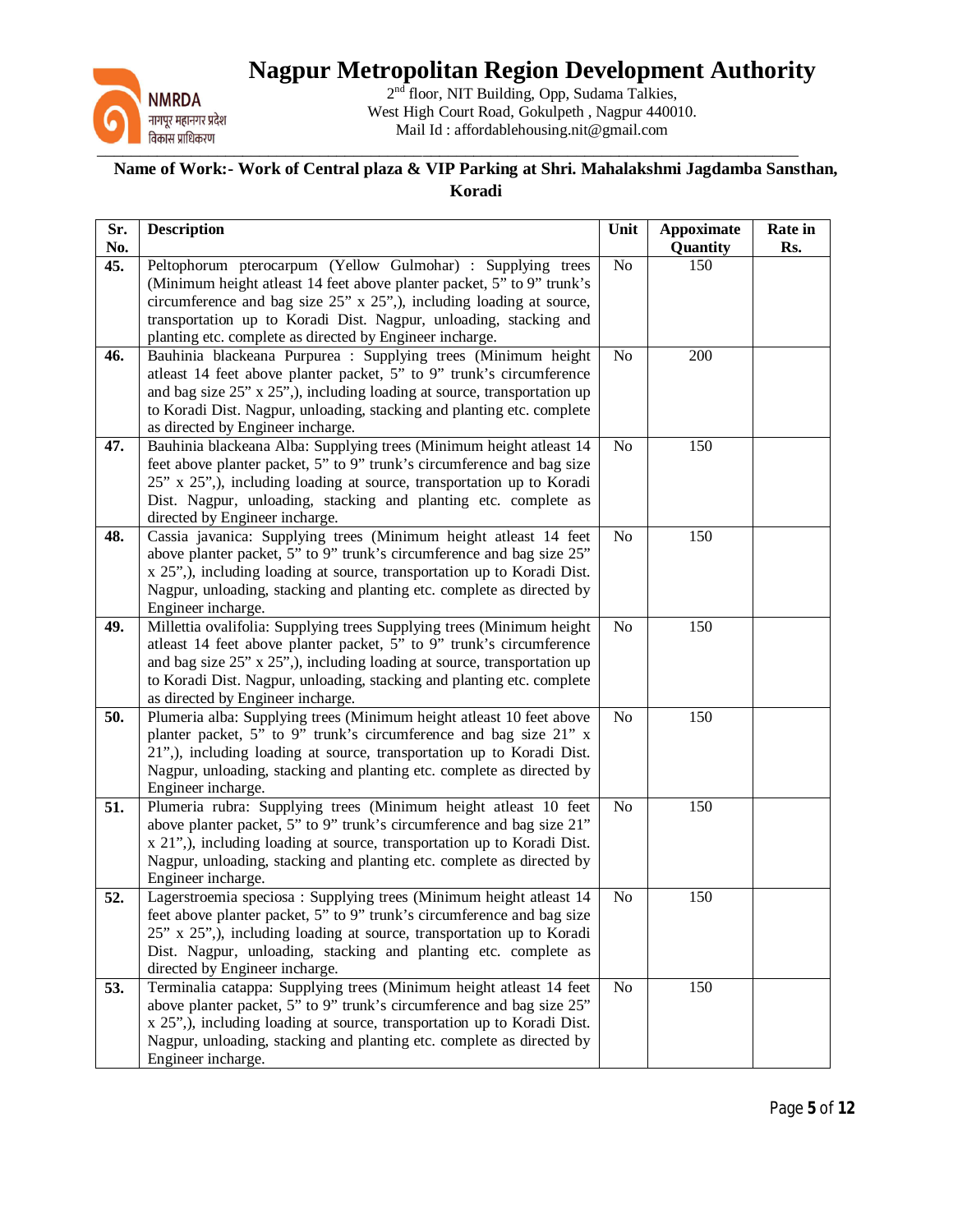

2<sup>nd</sup> floor, NIT Building, Opp, Sudama Talkies, West High Court Road, Gokulpeth , Nagpur 440010. Mail Id : affordablehousing.nit@gmail.com

| Sr.<br>No. | <b>Description</b>                                                                                                                               | Unit           | <b>Appoximate</b><br>Quantity | Rate in<br>Rs. |
|------------|--------------------------------------------------------------------------------------------------------------------------------------------------|----------------|-------------------------------|----------------|
| 54.        | Spathodea campanulata: Supplying trees (Minimum height atleast 14                                                                                | No             | 200                           |                |
|            | feet above planter packet, 5" to 9" trunk's circumference and bag size                                                                           |                |                               |                |
|            | 25" x 25",), including loading at source, transportation up to Koradi                                                                            |                |                               |                |
|            | Dist. Nagpur, unloading, stacking and planting etc. complete as                                                                                  |                |                               |                |
|            | directed by Engineer incharge.                                                                                                                   |                |                               |                |
| 55.        | Mimusops elengi: Supplying trees (Minimum height atleast 14 feet                                                                                 | N <sub>o</sub> | 150                           |                |
|            | above planter packet, 5" to 9" trunk's circumference and bag size 25"                                                                            |                |                               |                |
|            | x 25",), including loading at source, transportation up to Koradi Dist.<br>Nagpur, unloading, stacking and planting etc. complete as directed by |                |                               |                |
|            | Engineer incharge.                                                                                                                               |                |                               |                |
| 56.        | Casuarina equisetifolia: Supplying trees (Minimum height atleast 14                                                                              | No             | 150                           |                |
|            | feet above planter packet, 5" to 9" trunk's circumference and bag size                                                                           |                |                               |                |
|            | 25" x 25",), including loading at source, transportation up to Koradi                                                                            |                |                               |                |
|            | Dist. Nagpur, unloading, stacking and planting etc. complete as                                                                                  |                |                               |                |
|            | directed by Engineer incharge.                                                                                                                   |                |                               |                |
| 57.        | Erythrina indica Picta (Parijat): Supplying trees (Minimum height                                                                                | N <sub>o</sub> | 150                           |                |
|            | atleast 14 feet above planter packet, 5" to 9" trunk's circumference                                                                             |                |                               |                |
|            | and bag size 25" x 25",), including loading at source, transportation up                                                                         |                |                               |                |
|            | to Koradi Dist. Nagpur, unloading, stacking and planting etc. complete                                                                           |                |                               |                |
| 58.        | as directed by Engineer incharge.<br>Callistemon lanceolatus (Bottle brush Red): Supplying trees                                                 | No             | 200                           |                |
|            | (Minimum height atleast 14 feet above planter packet, 5" to 9" trunk's                                                                           |                |                               |                |
|            | circumference and bag size 25" x 25",), including loading at source,                                                                             |                |                               |                |
|            | transportation up to Koradi Dist. Nagpur, unloading, stacking and                                                                                |                |                               |                |
|            | planting etc. complete as directed by Engineer incharge.                                                                                         |                |                               |                |
| 59.        | Anthocephalus Cadamba (Kadam): Supplying trees (Minimum height                                                                                   | N <sub>o</sub> | 150                           |                |
|            | atleast 14 feet above planter packet, 5" to 9" trunk's circumference                                                                             |                |                               |                |
|            | and bag size $25$ " x $25$ ",), including loading at source, transportation up                                                                   |                |                               |                |
|            | to Koradi Dist. Nagpur, unloading, stacking and planting etc. complete                                                                           |                |                               |                |
| 60.        | as directed by Engineer incharge.<br>Putranjiva roxburghii (Putranjiva Jivanputra): Supplying trees                                              | N <sub>o</sub> | 200                           |                |
|            | (Minimum height atleast 14 feet above planter packet, 5" to 9" trunk's                                                                           |                |                               |                |
|            | circumference and bag size 25" x 25",), including loading at source,                                                                             |                |                               |                |
|            | transportation up to Koradi Dist. Nagpur, unloading, stacking and                                                                                |                |                               |                |
|            | planting etc. complete as directed by Engineer incharge.                                                                                         |                |                               |                |
| 61.        | Melaleuca bracteate (Golden Bottle Brush): Supplying<br>trees                                                                                    | N <sub>o</sub> | 200                           |                |
|            | (Minimum height atleast 14 feet above planter packet, 5" to 9" trunk's                                                                           |                |                               |                |
|            | circumference and bag size 25" x 25",), including loading at source,                                                                             |                |                               |                |
|            | transportation up to Koradi Dist. Nagpur, unloading, stacking and                                                                                |                |                               |                |
|            | planting etc. complete as directed by Engineer incharge.                                                                                         |                |                               |                |
| 62.        | mantaly (Madagascar Almond):<br>Terminalia<br>Supplying<br>trees<br>(Minimum height atleast 14 feet above planter packet, 5" to 9" trunk's       | N <sub>o</sub> | 200                           |                |
|            | circumference and bag size $25$ " x $25$ ",), including loading at source,                                                                       |                |                               |                |
|            | transportation up to Koradi Dist. Nagpur, unloading, stacking and                                                                                |                |                               |                |
|            | planting etc. complete as directed by Engineer incharge.                                                                                         |                |                               |                |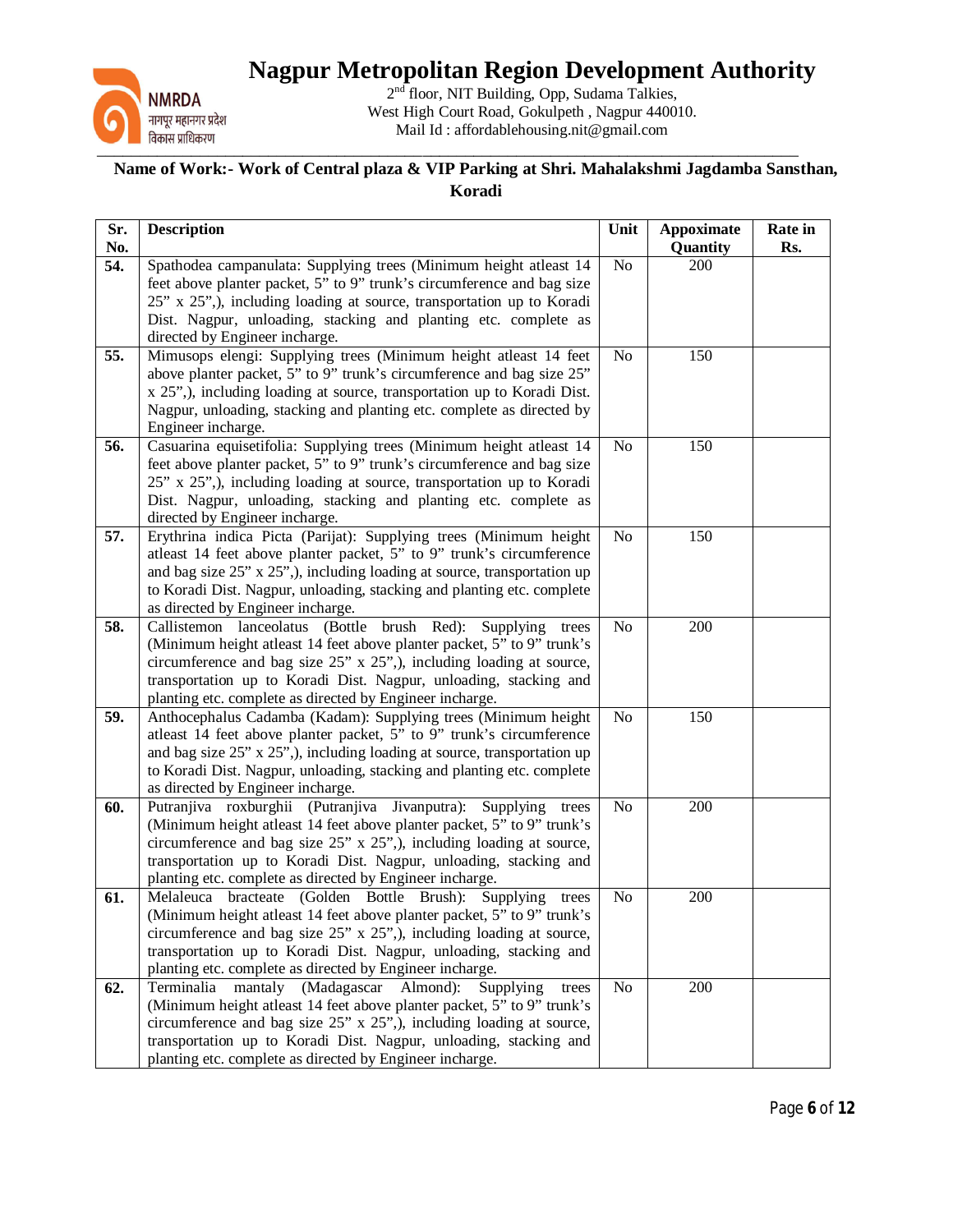

2<sup>nd</sup> floor, NIT Building, Opp, Sudama Talkies, West High Court Road, Gokulpeth , Nagpur 440010. Mail Id : affordablehousing.nit@gmail.com

| Sr.<br>No. | <b>Description</b>                                                                                                                                                                                                                                                                                                             | Unit           | <b>Appoximate</b><br>Quantity | Rate in<br>Rs. |
|------------|--------------------------------------------------------------------------------------------------------------------------------------------------------------------------------------------------------------------------------------------------------------------------------------------------------------------------------|----------------|-------------------------------|----------------|
| 63.        | Barringtonia acutangula: Supplying trees (Minimum height atleast 14<br>feet above planter packet, 5" to 9" trunk's circumference and bag size                                                                                                                                                                                  | No             | 200                           |                |
|            | 25" x 25",), including loading at source, transportation up to Koradi                                                                                                                                                                                                                                                          |                |                               |                |
|            | Dist. Nagpur, unloading, stacking and planting etc. complete as                                                                                                                                                                                                                                                                |                |                               |                |
| 64.        | directed by Engineer incharge.<br>Magnolia: Supplying trees (Minimum height atleast 14 feet above                                                                                                                                                                                                                              | No             | 200                           |                |
|            | planter packet, 5" to 9" trunk's circumference and bag size 25" x<br>25",), including loading at source, transportation up to Koradi Dist.<br>Nagpur, unloading, stacking and planting etc. complete as directed by<br>Engineer incharge.                                                                                      |                |                               |                |
| 65.        | Terminalia arjuna: Supplying trees (Minimum height atleast 14 feet<br>above planter packet, 5" to 9" trunk's circumference and bag size 25"<br>x 25",), including loading at source, transportation up to Koradi Dist.<br>Nagpur, unloading, stacking and planting etc. complete as directed by<br>Engineer incharge.          | No             | 150                           |                |
| 66.        | Ficus benghalensis (Vad): Supplying trees (Minimum height atleast 14<br>feet above planter packet, 5" to 9" trunk's circumference and bag size<br>25" x 25",), including loading at source, transportation up to Koradi<br>Dist. Nagpur, unloading, stacking and planting etc. complete as<br>directed by Engineer incharge.   | N <sub>o</sub> | 200                           |                |
| 67.        | Ficus religiosa (Pipal): Supplying trees (Minimum height atleast 14<br>feet above planter packet, 5" to 9" trunk's circumference and bag size<br>25" x 25",), including loading at source, transportation up to Koradi<br>Dist. Nagpur, unloading, stacking and planting etc. complete as<br>directed by Engineer incharge.    | No             | 200                           |                |
| 68.        | Hardwickia binata: Supplying trees (Minimum height atleast 14 feet<br>above planter packet, 5" to 9" trunk's circumference and bag size 25"<br>x 25",), including loading at source, transportation up to Koradi Dist.<br>Nagpur, unloading, stacking and planting etc. complete as directed by<br>Engineer incharge.          | No             | 200                           |                |
| 69.        | Azadirachta indica (Neem): Supplying trees (Minimum height atleast<br>14 feet above planter packet, 5" to 9" trunk's circumference and bag<br>size 25" x 25",), including loading at source, transportation up to<br>Koradi Dist. Nagpur, unloading, stacking and planting etc. complete as<br>directed by Engineer incharge.  | N <sub>o</sub> | 200                           |                |
| 70.        | Mimosops Hexandra (Khirni): Supplying trees (Minimum height<br>atleast 14 feet above planter packet, 5" to 9" trunk's circumference<br>and bag size 25" x 25",), including loading at source, transportation up<br>to Koradi Dist. Nagpur, unloading, stacking and planting etc. complete<br>as directed by Engineer incharge. | No             | 150                           |                |
| 71.        | <b>TOPIARY</b><br>Adansonia digitata: Supplying trees (Minimum height atleast 10 feet<br>above planter packet), including loading at source, transportation up to<br>Koradi Dist. Nagpur, unloading, stacking and planting etc. complete as<br>directed by Engineer incharge.                                                  | No             | 100                           |                |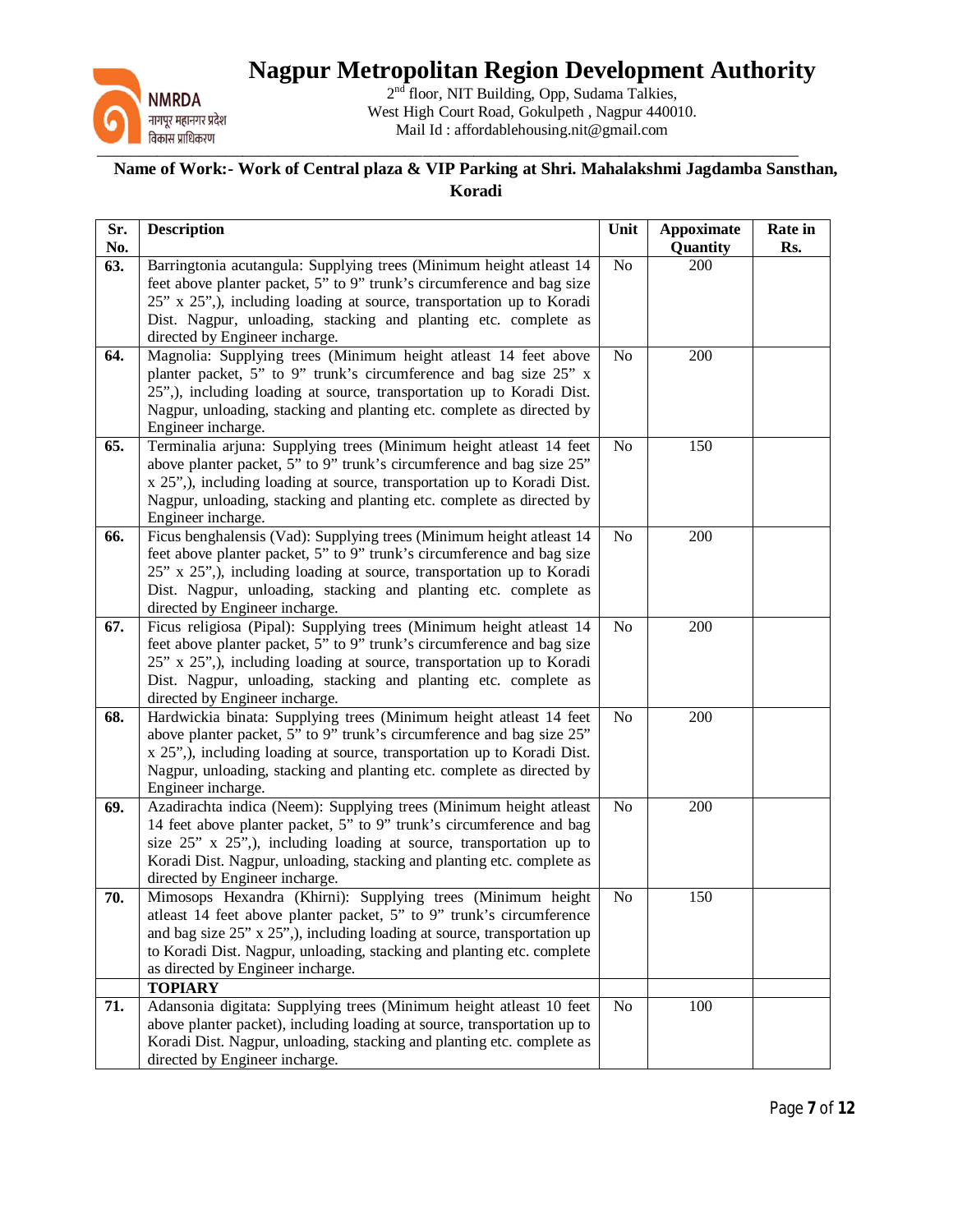

2<sup>nd</sup> floor, NIT Building, Opp, Sudama Talkies, West High Court Road, Gokulpeth , Nagpur 440010. Mail Id : affordablehousing.nit@gmail.com

| Sr.<br>No. | <b>Description</b>                                                                                                               | Unit           | <b>Appoximate</b><br>Quantity | Rate in<br>Rs. |
|------------|----------------------------------------------------------------------------------------------------------------------------------|----------------|-------------------------------|----------------|
| 72.        | Couroupita guianensis Cannonball tree: Supplying trees (Minimum                                                                  | No             | 100                           |                |
|            | height atleast 10 feet above planter packet), including loading at                                                               |                |                               |                |
|            | source, transportation up to Koradi Dist. Nagpur, unloading, stacking                                                            |                |                               |                |
|            | and planting etc. complete as directed by Engineer incharge.                                                                     |                |                               |                |
| 73.        | Bougainvillea: Supplying trees (Minimum height atleast 3 feet above                                                              | No             | 100                           |                |
|            | planter packet), including loading at source, transportation up to                                                               |                |                               |                |
|            | Koradi Dist. Nagpur, unloading, stacking and planting etc. complete as                                                           |                |                               |                |
|            | directed by Engineer incharge.                                                                                                   |                |                               |                |
| 74.        | Ficus racemosa Cluster fig: Supplying trees (Minimum height atleast                                                              | No             | 100                           |                |
|            | 10 feet above planter packet), including loading at source,<br>transportation up to Koradi Dist. Nagpur, unloading, stacking and |                |                               |                |
|            | planting etc. complete as directed by Engineer incharge.                                                                         |                |                               |                |
| 75.        | Ficus triangularis variegata: Supplying trees (Minimum height atleast                                                            | No             | 100                           |                |
|            | 5 feet above planter packet), including loading at source,                                                                       |                |                               |                |
|            | transportation up to Koradi Dist. Nagpur, unloading, stacking and                                                                |                |                               |                |
|            | planting etc. complete as directed by Engineer incharge.                                                                         |                |                               |                |
|            | <b>PALM</b>                                                                                                                      |                |                               |                |
| 76.        | Royal Palm: Supplying trees (Minimum height atleast 10 feet above                                                                | N <sub>0</sub> | 200                           |                |
|            | planter packet, bag size 25" x 25"), including loading at source,                                                                |                |                               |                |
|            | transportation up to Koradi Dist. Nagpur, unloading, stacking and                                                                |                |                               |                |
|            | planting etc. complete as directed by Engineer incharge.                                                                         |                |                               |                |
| 77.        | Phoenix Palm: Supplying trees (Minimum height atleast 8 feet above                                                               | No             | 200                           |                |
|            | planter packet, bag size 25" x 25"), including loading at source,                                                                |                |                               |                |
|            | transportation up to Koradi Dist. Nagpur, unloading, stacking and<br>planting etc. complete as directed by Engineer incharge.    |                |                               |                |
| 78.        | Cycus Revoluta: Supplying trees (Minimum height atleast 3 to 4 feet                                                              | N <sub>o</sub> | 200                           |                |
|            | above planter packet, full grown plant), including loading at source,                                                            |                |                               |                |
|            | transportation up to Koradi Dist. Nagpur, unloading, stacking and                                                                |                |                               |                |
|            | planting etc. complete as directed by Engineer incharge.                                                                         |                |                               |                |
| 79.        | Rhapis: Supplying trees (Minimum height atleast 6 feet above planter                                                             | No             | 200                           |                |
|            | packet, bag size 25" x 25"), including loading at source, transportation                                                         |                |                               |                |
|            | up to Koradi Dist. Nagpur, unloading, stacking and planting etc.                                                                 |                |                               |                |
|            | complete as directed by Engineer incharge.                                                                                       |                |                               |                |
| 80.        | Livinstonia Chinensis: Supplying trees (Minimum height atleast 6 feet                                                            | No             | 200                           |                |
|            | above planter packet, bag size 25" x 25"), including loading at source,                                                          |                |                               |                |
|            | transportation up to Koradi Dist. Nagpur, unloading, stacking and<br>planting etc. complete as directed by Engineer incharge.    |                |                               |                |
| 81.        | Hyophorbe lagenicaulis: Supplying trees (Minimum height atleast 5                                                                | No             | 200                           |                |
|            | feet above planter packet and bag size 25" x 25"; Minimum height                                                                 |                |                               |                |
|            | atleast 6 feet above planter packet and bag size 30" x 30" ), including                                                          |                |                               |                |
|            | loading at source, transportation up to Koradi Dist. Nagpur, unloading,                                                          |                |                               |                |
|            | stacking and planting etc. complete as directed by Engineer incharge.                                                            |                |                               |                |
| 82.        | Bismarckia nobilis: Supplying trees (Minimum height atleast 6 feet                                                               | No             | 200                           |                |
|            | above planter packet, bag size 25" x 25"), including loading at source,                                                          |                |                               |                |
|            | transportation up to Koradi Dist. Nagpur, unloading, stacking and                                                                |                |                               |                |
|            | planting etc. complete as directed by Engineer incharge.                                                                         |                |                               |                |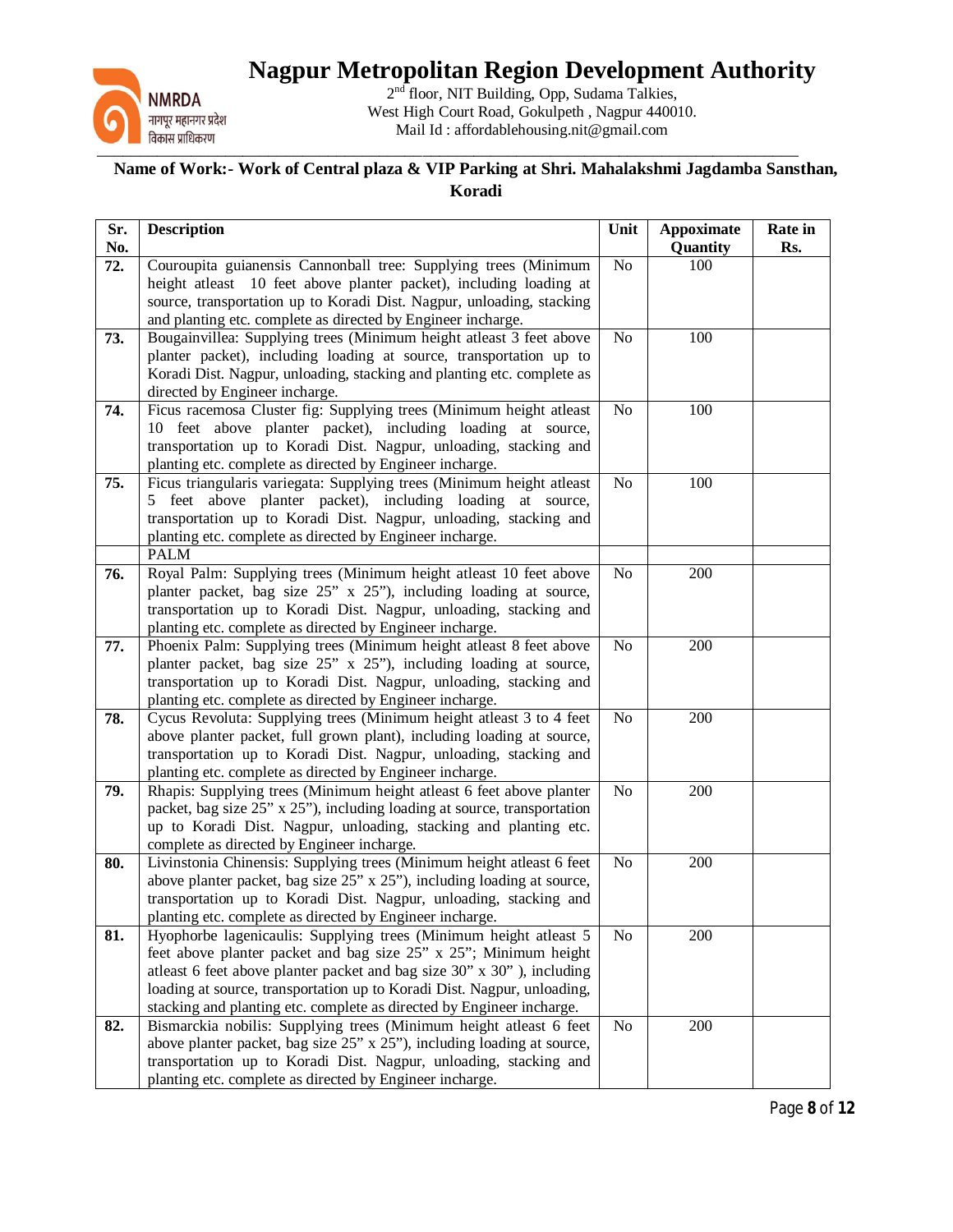

2<sup>nd</sup> floor, NIT Building, Opp, Sudama Talkies, West High Court Road, Gokulpeth , Nagpur 440010. Mail Id : affordablehousing.nit@gmail.com

| Sr.<br>No. | <b>Description</b>                                                                                                                                                                                                                                                                                                                                                                                                                                                 | Unit       | <b>Appoximate</b><br>Quantity | Rate in<br>Rs. |
|------------|--------------------------------------------------------------------------------------------------------------------------------------------------------------------------------------------------------------------------------------------------------------------------------------------------------------------------------------------------------------------------------------------------------------------------------------------------------------------|------------|-------------------------------|----------------|
|            | <b>SPRINKLERS &amp; ACCESSORIES</b>                                                                                                                                                                                                                                                                                                                                                                                                                                |            |                               |                |
| 83.        | Providing & fixing Pop-up ROTOR sprinkler having 3/4" INLET &<br>variable adjustable arc (50 to 360 degrees) nozzle capable of covering<br>4.9m -14.0 m at 2.5 Bars with discharge rate of 0.02- 0.891Lps. The<br>Rotor body, stem, nozzle and screen shall be constructed of heavy-<br>duty, ultraviolet resistant plastic with small exposed cover. (Make-<br>Hunter/Rain Bird)                                                                                  | <b>Nos</b> | 150.00                        |                |
| 84.        | Providing & fixing of Pop up spray head bodies, having 1/2" INLET<br>features an encased plastic 'cage' to provide unmatched resistance to<br>grit, with high efficiency ADJUSTABLE nozzle capable of covering<br>1.2M -5.2m at 1.0 - 2.1 Bars, pressur. Additionally Two-piece ratchet<br>mechanism, Features is Precision controlled flush at pop-down clears<br>debris from unit, Construction of time-proven UV_resitant plastic.<br>(Make - Hunter/Rain Bird) | <b>Nos</b> | 150.00                        |                |
| 85.        | Providing & fixing of Rotatory Pop up having 1/2" INLET colour<br>coded nozzle with multiple stream water spray capable of covering<br>2.5m- 10.7m with Matched Precipitation Rate .The Spray Head body<br>shall be constructed of heavy-duty, ultraviolet resistant plastic and<br>stainless steel spring with mutifunctional wiper seal with<br>small<br>exposed cover. (Make - Hunter/Rain Bird)                                                                | <b>Nos</b> | 150.00                        |                |
| 86.        | Providing & fixing of Pop-up ROTOR sprinkler having 1" INLET &<br>variable adjustable arc (50 to 360 degrees) nozzle capable of covering<br>11.9m -21.6 m at 4.0 Bars with discharge rate of 0.23- 2.01Lps. The<br>Rotor body, stem, nozzle and screen shall be constructed of heavy-<br>duty, ultraviolet resistant plastic with small exposed cover. (Make -<br>Hunter/Rain Bird)                                                                                | <b>Nos</b> | 45.00                         |                |
| 87.        | Providing & Fixing of SJ- 512, 1/2" Pop up Connecting Four Elbow<br>Swing joint Assembly. The fittings shall be made of UV resistant<br>thermo plastic.                                                                                                                                                                                                                                                                                                            | <b>Nos</b> | 150.00                        |                |
| 88.        | Providing $&$ Fixing of SJ- 712, 3/4" Pop up Connecting Four Elbow<br>Swing joint Assembly. The fittings shall be made of UV resistant<br>thermo plastic. (Make - Hunter/Rain Bird)                                                                                                                                                                                                                                                                                | <b>Nos</b> | 75.00                         |                |
| 89.        | Providing & Fixing of 1" Pop up Connecting Swing joint<br>Assembly. The fittings shall be made of UV resistant thermo plastic.<br>(Make - Automat/Rain Bird)                                                                                                                                                                                                                                                                                                       | <b>Nos</b> | 50.00                         |                |
| 90.        | Providing and fixing of PP service saddle of varying size.                                                                                                                                                                                                                                                                                                                                                                                                         | <b>Nos</b> | 275.00                        |                |
|            | DRIP LATRAL AND ACCESSORIES                                                                                                                                                                                                                                                                                                                                                                                                                                        |            |                               |                |
| 91.        | and fixing of flexible Inline tubing and resistance to UV<br>Supply<br>damage and algae growth black in colour 16 mm size. With all fittings<br>and accessories. (Make - Jain/Supreme)                                                                                                                                                                                                                                                                             | Rm         | 4200.00                       |                |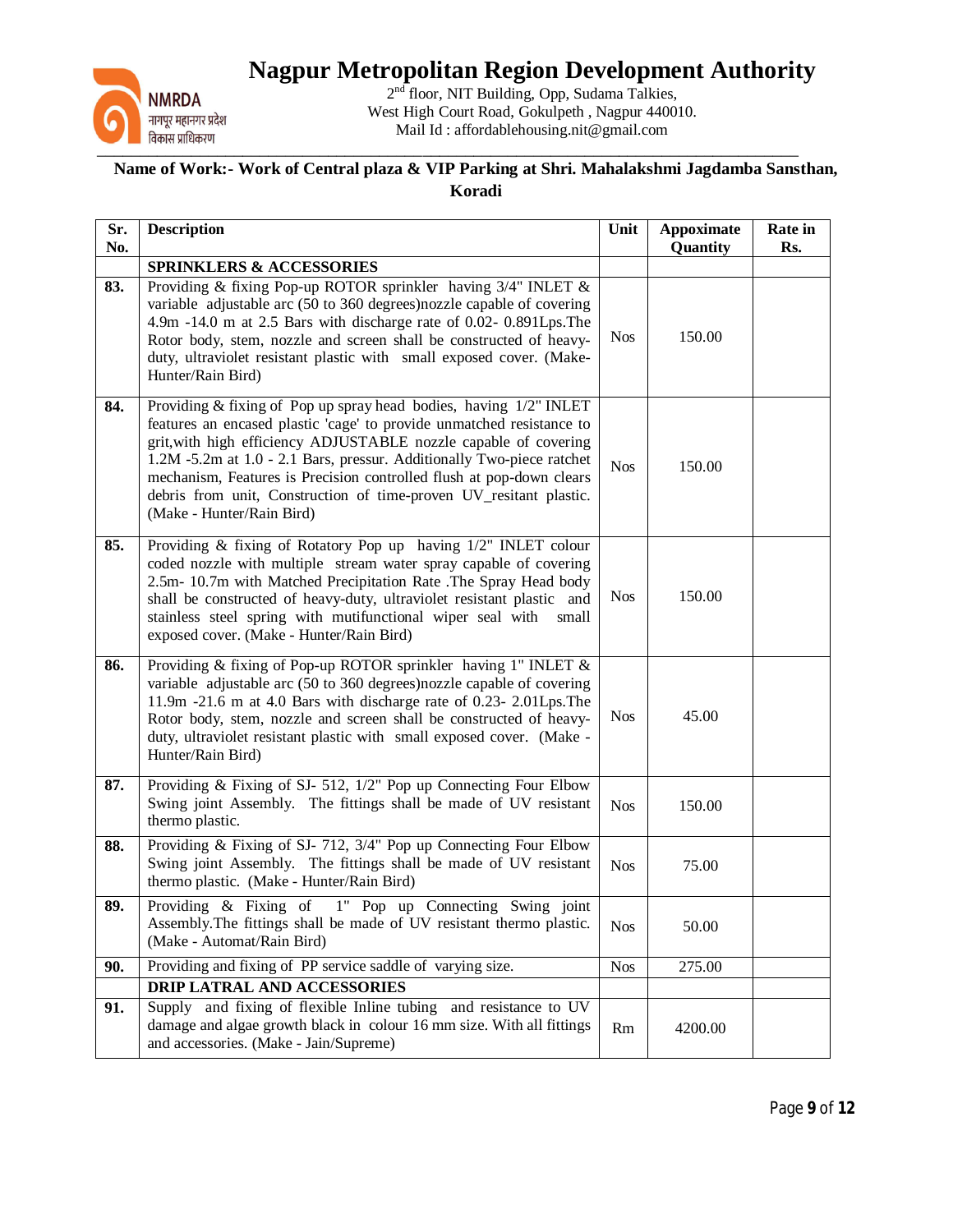

2<sup>nd</sup> floor, NIT Building, Opp, Sudama Talkies, West High Court Road, Gokulpeth , Nagpur 440010. Mail Id : affordablehousing.nit@gmail.com

| Sr.<br>No. | <b>Description</b>                                                                                                                                                                                                                                                                                                                                                                                                           | Unit       | <b>Appoximate</b><br>Quantity | Rate in<br>Rs. |
|------------|------------------------------------------------------------------------------------------------------------------------------------------------------------------------------------------------------------------------------------------------------------------------------------------------------------------------------------------------------------------------------------------------------------------------------|------------|-------------------------------|----------------|
| 92.        | Supply and fixing of Plain lateral flexible Blank tubing and resistance<br>to UV damage and algae growth black in colour 16 mm size. With all<br>drippers, fittings and accessories. (Make - Jain/Supreme)                                                                                                                                                                                                                   | Rm         | 4200.00                       |                |
|            | <b>VALVES &amp; ACCESSORIES</b>                                                                                                                                                                                                                                                                                                                                                                                              |            |                               |                |
| 93.        | Providing and fixing of PVC Ball Valve, security pivot to maintain<br>lever in space, double water tight joint, direct injection stem non<br>mechanical, with a base which permits maximum penetration into the<br>valve of size 63mm. (Make - Automat/Jain)                                                                                                                                                                 | <b>Nos</b> | 20.00                         |                |
| 94.        | Providing & fixing of a double acting 1" Air release valve, The Air<br>release valve shall be capable of both releasing and admitting air from<br>and into the line. The working pressure shall be 5 bar. Including<br>service saddle and riser assembly. (Make - Automat/Jain)                                                                                                                                              | <b>Nos</b> | 2.00                          |                |
| 95.        | Providing & fixing of 12" Rectangular Valve Box with greenlid and<br>corrugated structure with unique shovel access slot and bolt hole<br>knockout (Make - Hunter/Rain Bird)                                                                                                                                                                                                                                                 | <b>Nos</b> | 10.00                         |                |
| 96.        | Providing & fixing of 6/10"Round box with greenlid and corrugated<br>structure with unique shovel access slot and bolt hole knockout<br>(Make - Hunter/Rain Bird)                                                                                                                                                                                                                                                            | <b>Nos</b> | 15.00                         |                |
| 97.        | Providing & fixing of Brass Quick coupling valve made up of solid<br>brass with locking cover corrosion resistant and stainless steel spring.<br>Including service saddle and riser assembly. (Make - Automat/Jain)                                                                                                                                                                                                          | <b>Nos</b> | 10.00                         |                |
| 98.        | Providing & fixing of Brass Key threads into top of QCV to provide<br>water access And Brass Swivel Elbow (Make - Automat/Jain)                                                                                                                                                                                                                                                                                              | <b>Nos</b> | 10.00                         |                |
|            | <b>FILTERATION UNIT</b>                                                                                                                                                                                                                                                                                                                                                                                                      |            |                               |                |
| 99.        | Providing & Fixing of Disc Filter with capacity matching pump design<br>flow having an suitable inlet connections, to create a helical effect in<br>the incoming water ,spinning particulate in suspension away from the<br>filtering element and so minimizing cleanings frequency , 3/4" outlet<br>for flushing at bottom of filter $\&$ maximum working presure of 10<br>Bars. with pressure gauge. (Make - Automat/Jain) | <b>Nos</b> | 2.00                          |                |
| 100.       | Fertilizer application unit:- 1 1/2" Rotameter Venturi with Suction Port<br>and assembly (Make - Automat/Jain)                                                                                                                                                                                                                                                                                                               | <b>Nos</b> | 1.00                          |                |
|            | <b>PUMPING UNIT</b>                                                                                                                                                                                                                                                                                                                                                                                                          |            |                               |                |
| 101.       | Providing & Fixing of Monobloc or openwell submercible pumpset<br>of having discharge 7 lps@68 mtr head. (Make - Deccan/LHP)                                                                                                                                                                                                                                                                                                 | <b>Nos</b> | 2.00                          |                |
| 102.       | Providing and fixing of control panel suitable for TWO pumpset<br>having panel box and fixed alongwith following accessories starter,<br>start / stop push buttons, Ammeter, Voltmeter, Indicating lamps,<br>MCB, with cable, etc.                                                                                                                                                                                           | <b>Nos</b> | 1.00                          |                |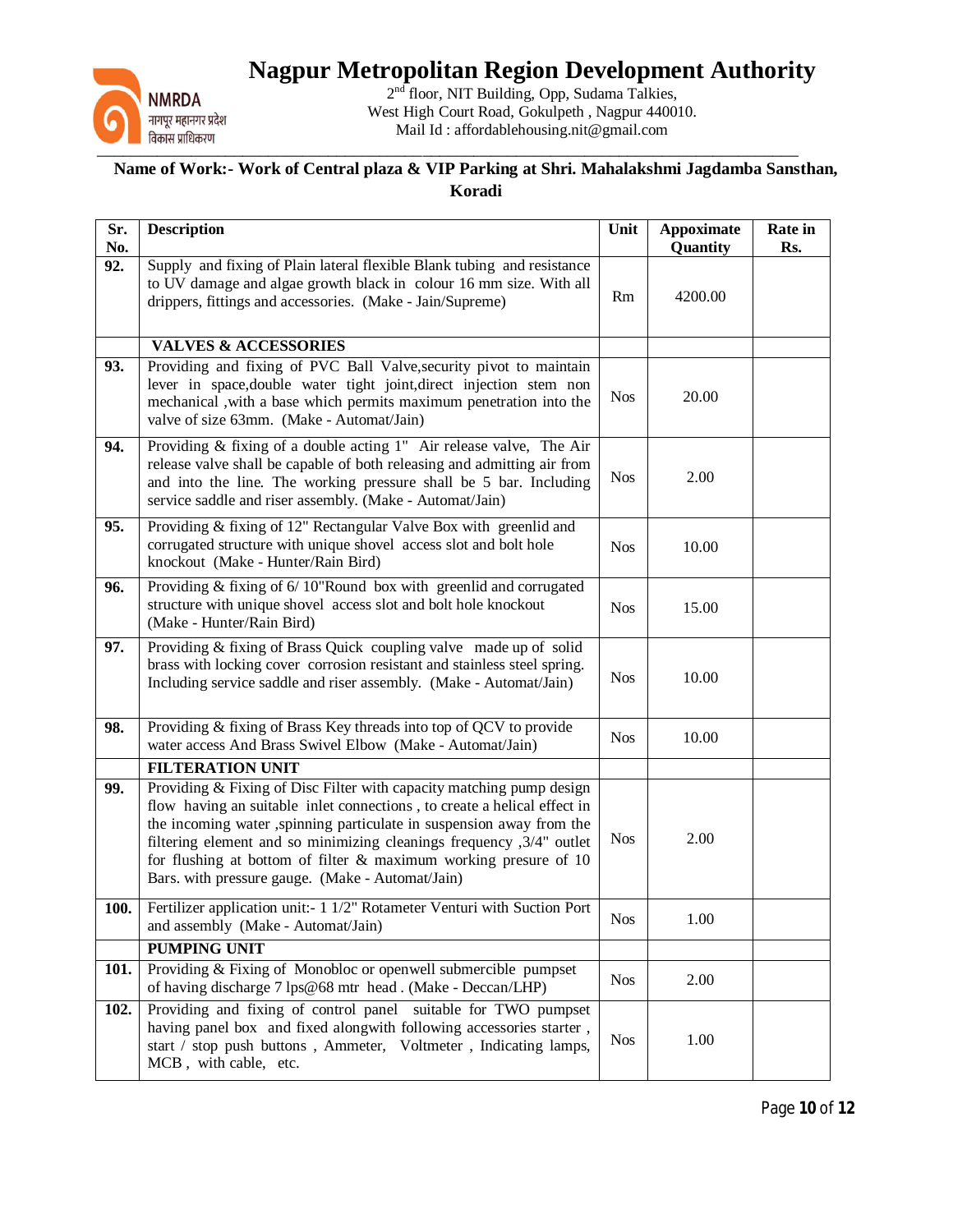

2<sup>nd</sup> floor, NIT Building, Opp, Sudama Talkies, West High Court Road, Gokulpeth , Nagpur 440010. Mail Id : affordablehousing.nit@gmail.com

| Sr.<br>No. | <b>Description</b>                                                                                                                                                                                                                                                                                                                                                                                                                                                                                                                                                                                                                       | Unit           | <b>Appoximate</b><br>Quantity | <b>Rate</b> in<br>Rs. |
|------------|------------------------------------------------------------------------------------------------------------------------------------------------------------------------------------------------------------------------------------------------------------------------------------------------------------------------------------------------------------------------------------------------------------------------------------------------------------------------------------------------------------------------------------------------------------------------------------------------------------------------------------------|----------------|-------------------------------|-----------------------|
| 103.       | Providing & Fixing of Suction , Delivery & Header Pipe                                                                                                                                                                                                                                                                                                                                                                                                                                                                                                                                                                                   | <b>Nos</b>     | 2.00                          |                       |
| 104.       | Providing & fixing of control Valve /Butterfly Valve in mainline for<br>bypass and flow diversion of approved quality 2 1/2" (Make -<br>Normax/Equivalent)                                                                                                                                                                                                                                                                                                                                                                                                                                                                               | <b>Nos</b>     | 2.00                          |                       |
| 105.       | Providing & fixing of Non Return Valve to prevent back flow 2 1/2"<br>(Make - Normax/Equivalent)                                                                                                                                                                                                                                                                                                                                                                                                                                                                                                                                         | <b>Nos</b>     | 1.00                          |                       |
| 106.       | Providing and fixing of Pressure Release Valve (Make - Automat/Jain)                                                                                                                                                                                                                                                                                                                                                                                                                                                                                                                                                                     | <b>Nos</b>     | 1.00                          |                       |
|            | <b>DECODER Equipment</b>                                                                                                                                                                                                                                                                                                                                                                                                                                                                                                                                                                                                                 |                |                               |                       |
| 107.       | Supply and fixing of Direct burial 14 AWG x 2C Decoder cable for<br>two way communication between decoder controller and decoders<br>with PVC conduit Pipe complete (Make - Hunter/Rain Bird)                                                                                                                                                                                                                                                                                                                                                                                                                                            | Mtr            | 800.00                        |                       |
| 108.       | Supply and fixing of DECODER CONTROLLER, upto 99 STATION<br>CAPACITY, outdoor mount with 230/240 VAC internal transformer<br>decoder control system, 99 station decoder output module with<br>outdoor plastic cabinet to support sensor decoder, turf decoders and<br>line surgeprotectors with options of program BACK UP AND<br>RESTORE , cycle +soak, Raindelay, SOLARSYNC Mini weather<br>station, controlling upto 2 master valve with diagnostic feature in<br>wire shorttest, voltage test at stations, and with option to upgradable to<br>central control including, standard accessories complete (Make -<br>Hunter/Rain Bird) | N <sub>o</sub> | 1.00                          |                       |
| 109.       | Supply and fixing of 1-STATION DECODER FOR USE WITH ANY<br>ACC DECODER CONTROLLER, INCLUDES 2 WATERPROOF<br>CONNECTORS (Make - Hunter/Rain Bird)                                                                                                                                                                                                                                                                                                                                                                                                                                                                                         | <b>Nos</b>     | 10.00                         |                       |
| 110.       | Supply and fixing of 2" Solenoid globe Valves with fabric reinforced<br>diaphram and rugged PVC construction , compatible with and slow<br>closing to prevent water hammer, pressure rating upto 10 bar with<br>24AC solenoid, with provision to attach Pressure Regulator (Make<br>- Hunter/Rain Bird)                                                                                                                                                                                                                                                                                                                                  | <b>Nos</b>     | 10.00                         |                       |
| 111.       | Supply and fixing of ACCUSINC to Maintain<br>constant<br>outlet<br>pressure between 1.5 to 7 bar. (Make - Hunter/Rain Bird)                                                                                                                                                                                                                                                                                                                                                                                                                                                                                                              | <b>Nos</b>     | 1.00                          |                       |
| 112.       | Supply and fixing of direct bury -on wire connector with strain<br>relief, with waterproof silicon sealant. (Make - Hunter/Rain Bird)                                                                                                                                                                                                                                                                                                                                                                                                                                                                                                    | <b>Nos</b>     | 20.00                         |                       |
| 113.       | Supply and fixing of copper grounding rod, clamps, charcoal and all<br>requisite accessories complete                                                                                                                                                                                                                                                                                                                                                                                                                                                                                                                                    | <b>Nos</b>     | 2.00                          |                       |
| 114.       | Supply and fixing of Rain Sensor with latching bracket and extension<br>wire complete (Make - Hunter/Rain Bird)                                                                                                                                                                                                                                                                                                                                                                                                                                                                                                                          | <b>Nos</b>     | 2.00                          |                       |
| 115.       | Supply and fixing of Pump relay 24 AC PLA relay (Make -<br>Hunter/Rain Bird)                                                                                                                                                                                                                                                                                                                                                                                                                                                                                                                                                             | <b>Nos</b>     | 2.00                          |                       |